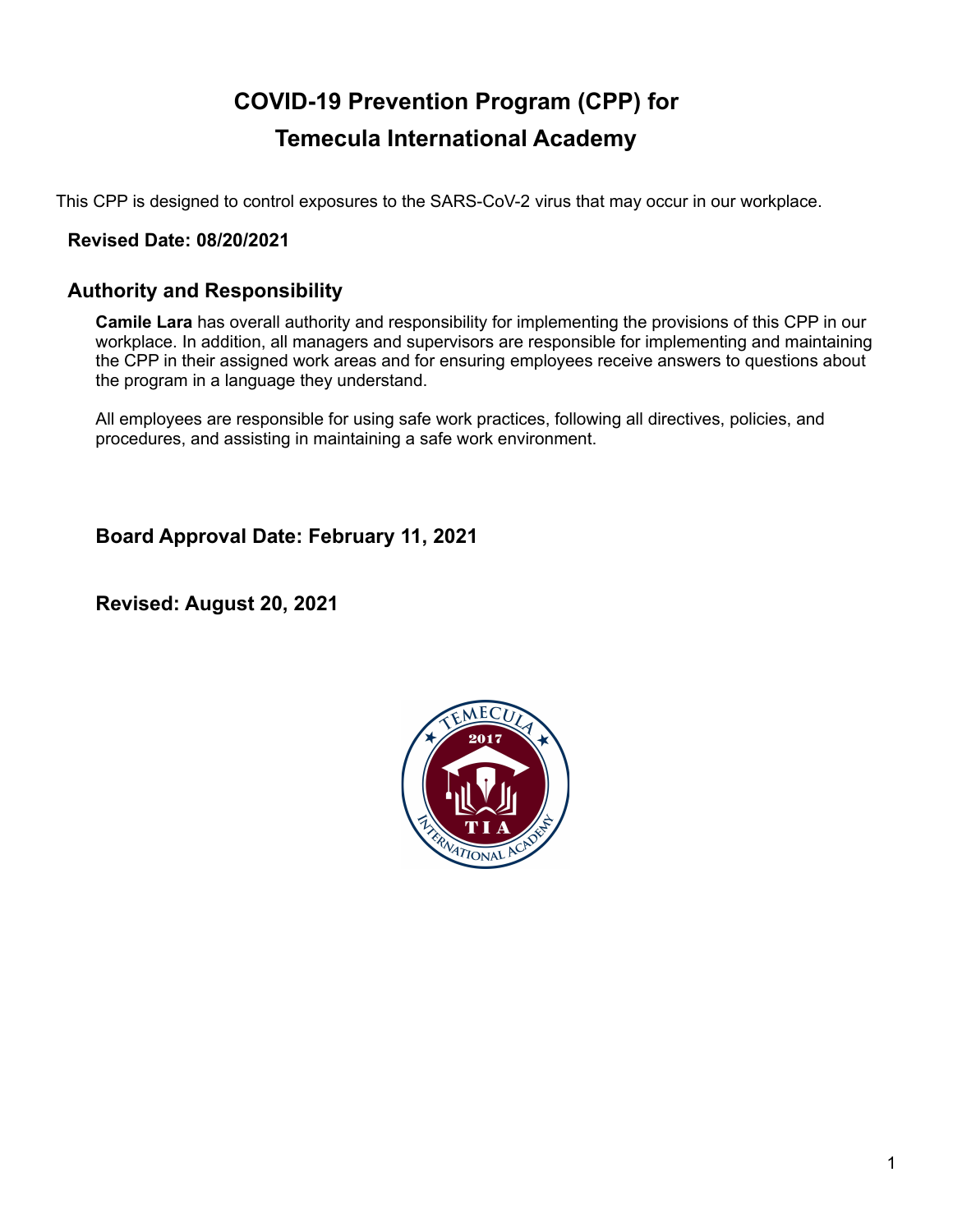# **Table of Contents**

| Page 1  | <b>Introduction</b>                                        |  |  |
|---------|------------------------------------------------------------|--|--|
| Page 2  | <b>Table of Contents</b>                                   |  |  |
| Page 3  | <b>Identification of and Evaluation COVID-19 Hazards</b>   |  |  |
| Page 3  | <b>Correction of Hazards</b>                               |  |  |
|         | Hazard Areas on Campus                                     |  |  |
|         | Safety Policies on Campus                                  |  |  |
| Page 4  | <b>Employee Participation</b>                              |  |  |
|         | <b>Employee Screening</b>                                  |  |  |
|         | <b>Student Screening</b>                                   |  |  |
|         | Employee symptoms develop after returning to work          |  |  |
| Page 5  | <b>COVID-19 Hazards</b>                                    |  |  |
|         | <b>Physical Distancing</b>                                 |  |  |
|         | <b>Face Coverings</b>                                      |  |  |
|         | <b>Engineering Controls</b>                                |  |  |
|         | <b>Cleaning and Disinfecting</b>                           |  |  |
|         | Shared tools, equipment, and personal protective equipment |  |  |
|         | <b>Hand Sanitizing</b>                                     |  |  |
| Page 8  | Reported COVID-19 case in the Workplace                    |  |  |
| Page 9  | <b>Investigating and Responding to COVID-19 Cases</b>      |  |  |
| Page 9  | <b>System for Communicating</b>                            |  |  |
|         | Return to Work/School Criteria                             |  |  |
| Page 10 | <b>Exclusion of COVID-19 Cases</b>                         |  |  |
| Page 11 | <b>Training and Instruction</b>                            |  |  |
| Page 11 | <b>Reporting, Record Keeping, and Access</b>               |  |  |
| Page 12 | <b>Multiple COVID-19 Infections and COVID-19 Outbreaks</b> |  |  |
|         | <b>Covid Testing Cadence</b>                               |  |  |
|         | <b>Covid Testing</b>                                       |  |  |
|         | Exclusion of COVID-19 Cases                                |  |  |
|         | Investigation of workplace COVID-19 illness                |  |  |
|         | COVID-19 Investigation, review, and hazard correction      |  |  |
|         | Notifications to the LHD                                   |  |  |
|         | <b>COVID-19 Hazard Correction</b>                          |  |  |
| Page 14 | Appendix A: Identification of COVID-19 Hazards             |  |  |
| Page 15 | <b>Appendix B: COVID-19 Inspections</b>                    |  |  |
| Page 18 | <b>Appendix C: Investigating COVID-19 Cases</b>            |  |  |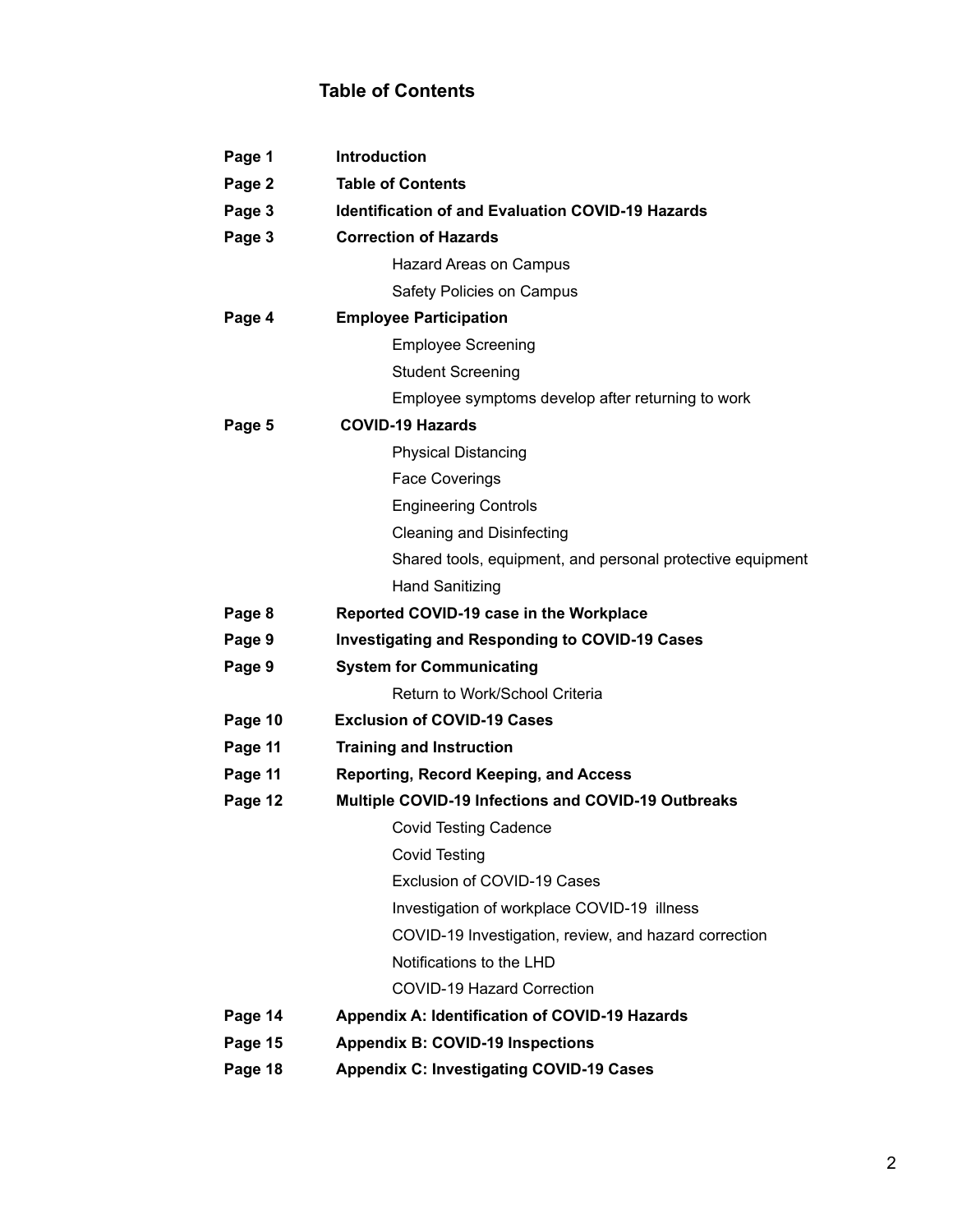# **Identification and Evaluation of COVID-19 Hazards**

We will implement the following in our workplace:

- Conduct workplace-specific evaluations using the Appendix A: Identification of COVID-19 Hazards form. As additional hazards are identified, our Sr.Site Coordinator will notify the Temecula Valley Unified school district (TVUSD) facilities department to support us in keeping our portion of the campus in compliance with policies and regulations.
- Evaluate employees' potential workplace exposures to all persons at, or who may enter our workplace.
- Review applicable orders and general and industry-specific guidance from the State of California, Cal/OSHA, and the local health department related to COVID-19 hazards and prevention.
- Evaluate existing COVID-19 prevention controls in our workplace and the need for different or additional controls.
- Conduct periodic inspections using the Appendix B: COVID-19 Inspections form as needed to identify unhealthy conditions, work practices, and work procedures related to COVID-19 and to ensure compliance with our COVID-19 policies and procedures. Additional, COVID-19 inspections on campus will continue to occur, as identified or as needed per federal, state, and local requirements permit.
- Monitor employee shared space on campus. All employees have been placed in separate classrooms to reduce exposure.
- CDC and appropriate signage have been placed on campus to direct staff from hazard areas and to follow approved policies.
- The Administration, human resources, and facilities personnel have sent out videos, email notifications, an onsite employee, and online training to all employees, parents, and the community regarding health and safety issues related to COVID-19 while on campus, as applicable.

### **Correction of COVID-19 Hazards**

Unsafe or unhealthy work conditions, practices, or procedures will be documented on Appendix B: COVID-19 Inspections form, and corrected in a timely manner based on the severity of the hazards, as follows:

All employees are always able to submit input to our Sr. Site Coordinator, Receptionist, Principal, regarding any hazard areas on the campus or safety policies that are not being followed. The process below will be followed to document and correct hazard areas on campus:

### **Hazard Areas on Campus:**

- Employees, parents, or community members can notify the administration or the office staff regarding hazard areas/safety concerns on campus.
- The Sr. Site Coordinator assesses the hazard area and it is either immediately returned to compliance or approval may be needed by the Principal if materials need to be purchased.
- Employees are then notified of the solutions that were determined by the administrative team.

### **Safety Policies on Campus:**

- Parent or community members can notify the Principal regarding safety policy concerns on campus.
- Employees can notify the Principal, administrative designees, or Sr.Site Coordinator regarding safety policy concerns on campus.
- These concerns will be reviewed and appropriate action and notification will be determined to immediately enforce the safety policies on campus.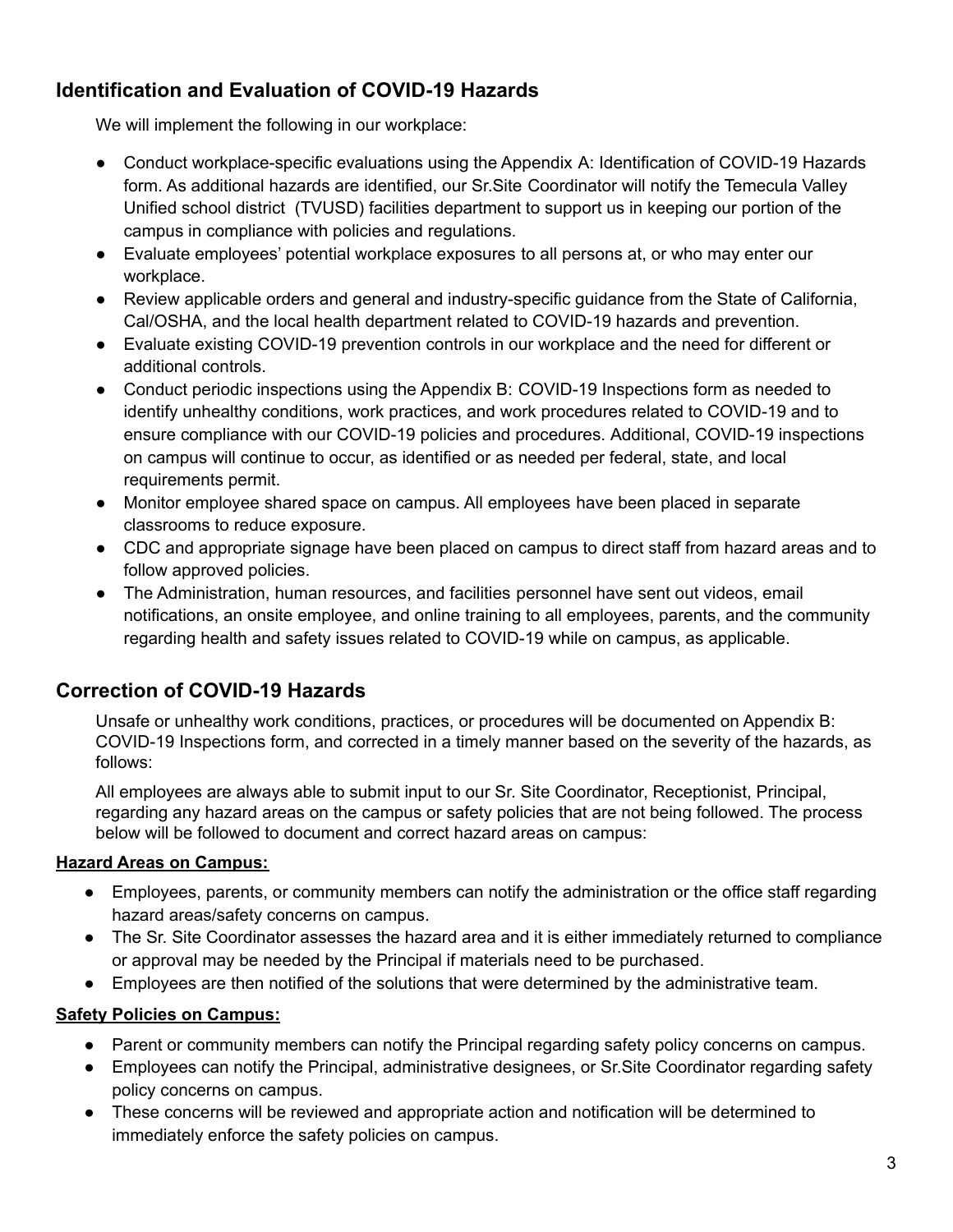### **Employee Participation**

Employees are encouraged to participate in the identification and evaluation of COVID-19 hazards by:

- Employees can notify the office staff of any concerns or hazard areas on campus by email or phone. Employees have been notified to email the Sr. Site Coordinator regarding a hazard area or an area that needs sanitation, clearing, or disinfecting due to COVID-19 related issues on campus.
- Employees will participate in video training to ensure their understanding of maintaining a safe environment and be able to recognize COVID-19 hazards.
- Staff can always reach out to Mrs. Lara, school Principal via email at clara@temeculainternational.org regarding health, safety, policies regarding the campus.

#### **Employee screening**

We screen our employees by:

Staff members are required to self-screen and take their temperature daily prior to coming to work, if they answer yes to any of these questions, they should stay home:

- A new fever (100.4° or higher) or chills?
- A new cough that you cannot attribute to another health condition?
- New shortness of breath that you cannot attribute to another health condition?
- A new sore throat that you cannot attribute to another health condition?
- New muscle aches that you cannot attribute to another health condition or that may have been caused by a specific activity (such as physical exercise)?

If staff members are unable to take their temperature at home, they will have their temperature taken using a non-contact thermometer by office staff as well when they arrive on campus every day for work. They will answer a brief questionnaire on whether they have experienced any COVID 19-like symptoms and their temperature will be documented on this form.

#### **Student screening**

All staff, students, and families are asked to self-screen for symptoms and take temperatures daily prior to making the decision as to whether or not to come to school.

A student may also be readmitted back to school with a doctor note stating specifically that the student has been evaluated and cleared to return to school. The doctor note must be reviewed by the school admin prior to student return to ensure adherence to school policy and public health guidelines.

Students should not attend school if you have: Fever of 100.4 degrees or higher Chills Cough Shortness of breath or difficulty breathing Headache Sore throat Muscle or body aches Fatigue Diarrhea Nausea or vomiting Congestion or runny nose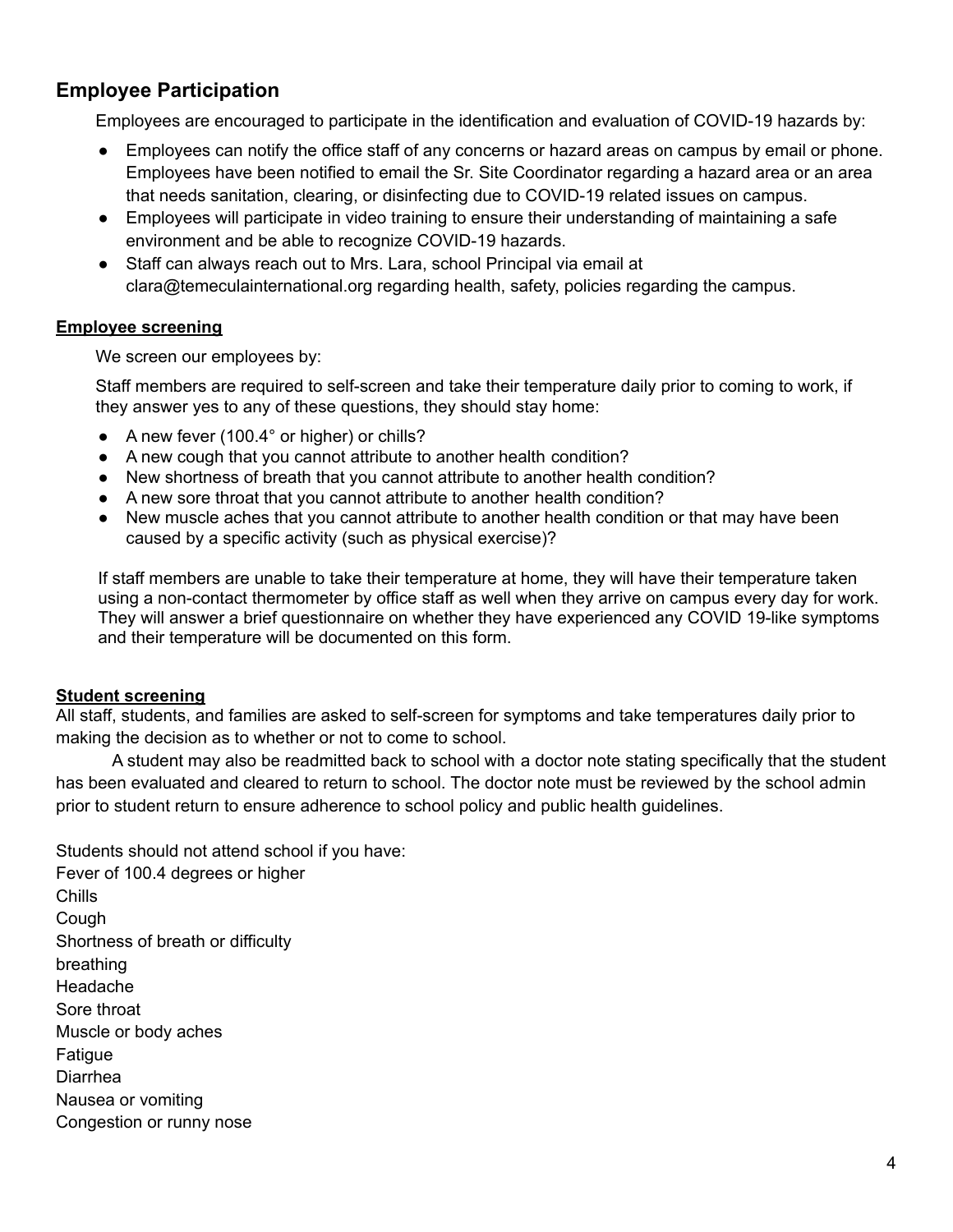#### **Employee developing symptoms after returning to work:**

If an employee is on campus and becomes ill or starts to show any COVID-19 related symptoms, they are asked to remain in their assigned work location and call the office staff on campus for an assessment. The employee will be released from work duties and sent home to be evaluated by their medical provider. The employee will follow all procedures for the quarantine process and COVID-19 testing. The Sr. Site Coordinator will be notified to follow all applicable procedures for sanitizing and disinfection and to send out campus notifications, as needed.

### **Control of COVID-19 Hazards**

#### **Physical Distancing**

- 1. Physical distancing
	- a. Recent evidence indicates that in-person instruction can occur safely without minimum physical distancing requirements when other mitigation strategies (e.g., masking) are implemented. This is consistent with CDC K-12 School [Guidance](https://www.cdc.gov/coronavirus/2019-ncov/community/schools-childcare/k-12-guidance.html).
- 2. Restrict non-essential visitors, volunteers, and activities involving other groups. Vaccine cards may be requested for any essential visitors on campus.

#### Distancing on Campus:

- Limit indoor group activities wherever practical.
- Designate routes for entry and exit during transition times, as feasible.
- Stagger students in areas of high traffic, such as passing between periods, lunch, and lining up for classes.
- New dismissal schedules and routes for students will be implemented to minimize possible exposures and interactions when students can return to campus.
- Students will take part in recess/breaks in their grade levels only to reduce exposure between classes and other grade levels.

#### Classroom Seating Options:

● Students will have assigned seating.

#### Lunch Precautions:

- Students will be monitored by staff to ensure adequate spacing as practical.
- Students must wash their hands frequently and/or use hand sanitizer before and after they eat.
- Staff will sanitize tables and surfaces before students are seated and again when students are finished with their meal.
- Students will be spaced adequately at the lunch tables.
- Students will not be permitted to walk around while they eat.

#### **Face Coverings**

We provide clean, undamaged face coverings upon request and ensure they are properly worn by employees and students over the nose and mouth when indoors, including non-employees, and where required by orders from the California Department of Public Health (CDPH) or local health department. Employees and students can wear their own face coverings to campus as long as it follows the CDC and CDPH guidelines. Employees, parents, students, and visitors are provided a face-covering upon request at our office.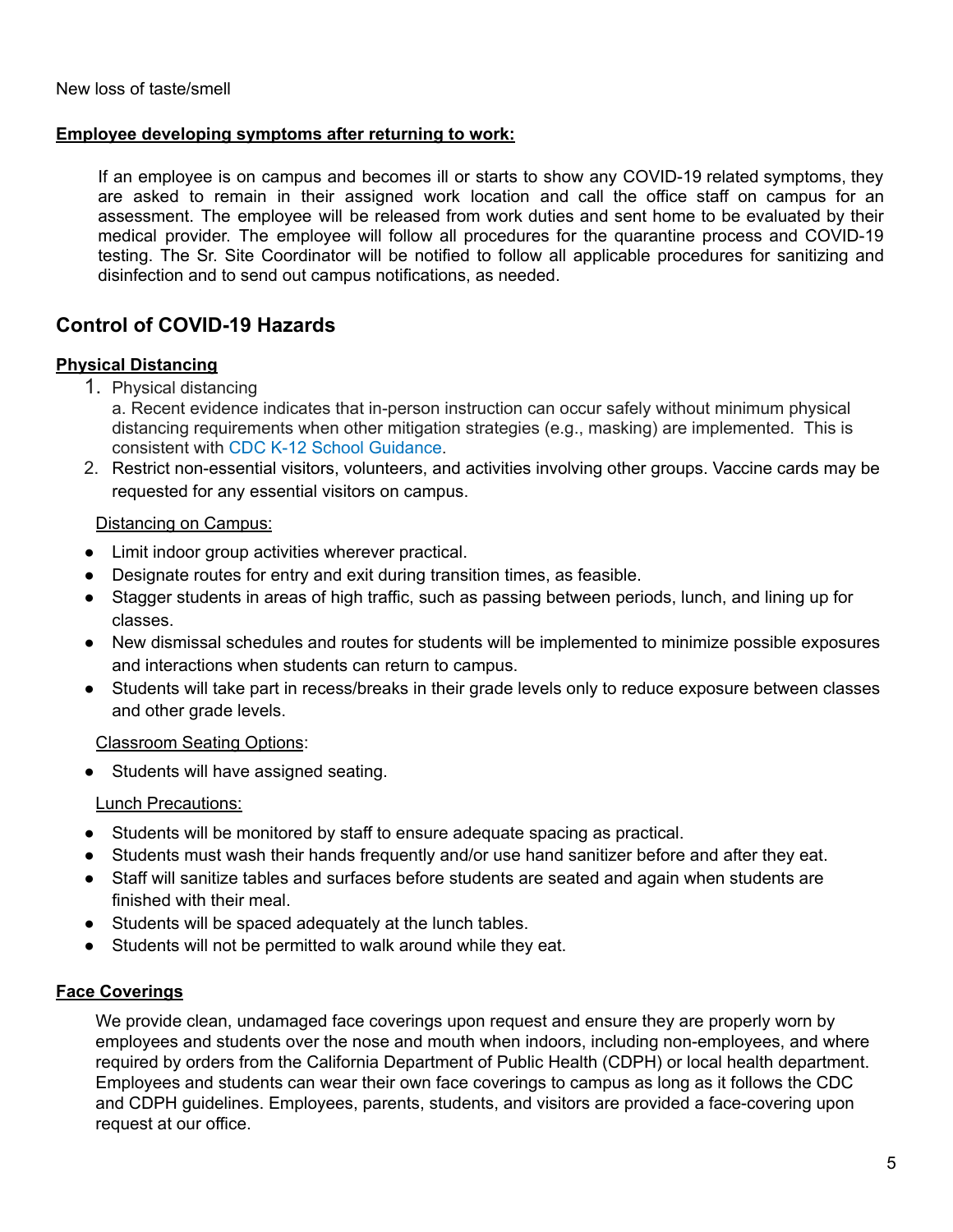In accordance with the California Department of Public Health's (CDPH) Guidance for Face Coverings, students and staff must utilize face coverings:

- Face masks must be worn indoors at all times
- During health screening
- While in the classroom or at in the office

Personal Protective Equipment (PPE) will be provided to staff and students upon request and as determined by essential functions of their job duties.

The following are exceptions to the use of face coverings in our workplace:

● While eating and drinking at the workplace, and outside air supply to the area, has been maximized to the extent possible.

● Employees or students who cannot wear face coverings due to a medical or mental health condition or disability, or who are hearing-impaired or communicating with a hearing-impaired person will need to wear a face shield with a drape. Staff and students will provide a letter from the physician documenting the medical condition.

A face covering is required indoors at all times on the campus. If a staff member or student is indoors and not following the approved guidelines, it is to be reported to the Principal. The administration will then notify the individual of the proper procedure and policy regarding face coverings.

- If an employee does not wear their face-coverings indoors, they will be addressed per the employee handbook for discipline.
- TIA faculty and staff will seek to explain to the student about the importance of wearing face masks from a health and safety perspective. Further, TIA will ensure that a school supplied face mask has been offered to the student and will contact the parent/guardian about the situation and send reminders home.

### **Engineering controls**

We implement the following measures for situations where we cannot maintain at least six feet between individuals:

We maximize, to the extent feasible, the quantity of outside air for our buildings with mechanical or natural ventilation systems in accordance with Temecula Valley Unified School District facilities standard by:

- IEP services will be delivered with adherence to the wearing of facial coverings, increased hand washing and sanitizing.
- Areas of high traffic where students, staff, and visitors may be waiting have signage on the ground to limit exposure.
- TIA will work with TVUSD to ensure that all HVAC systems are properly maintained and adjusted for optimal ventilation in each classroom.

### **Cleaning and disinfecting**

We implement the following cleaning and disinfection measures for frequently touched surfaces:

- Increased frequency of routine cleaning and disinfecting on campus with Bioesque Botanical, a non toxic disinfectant solution. The environmentally friendly product will be used on desks and other high-touch surfaces and will be cleaned daily by our staff.
- Our custodial service will be spraying the classrooms and offices once a week with the electrostatic solution.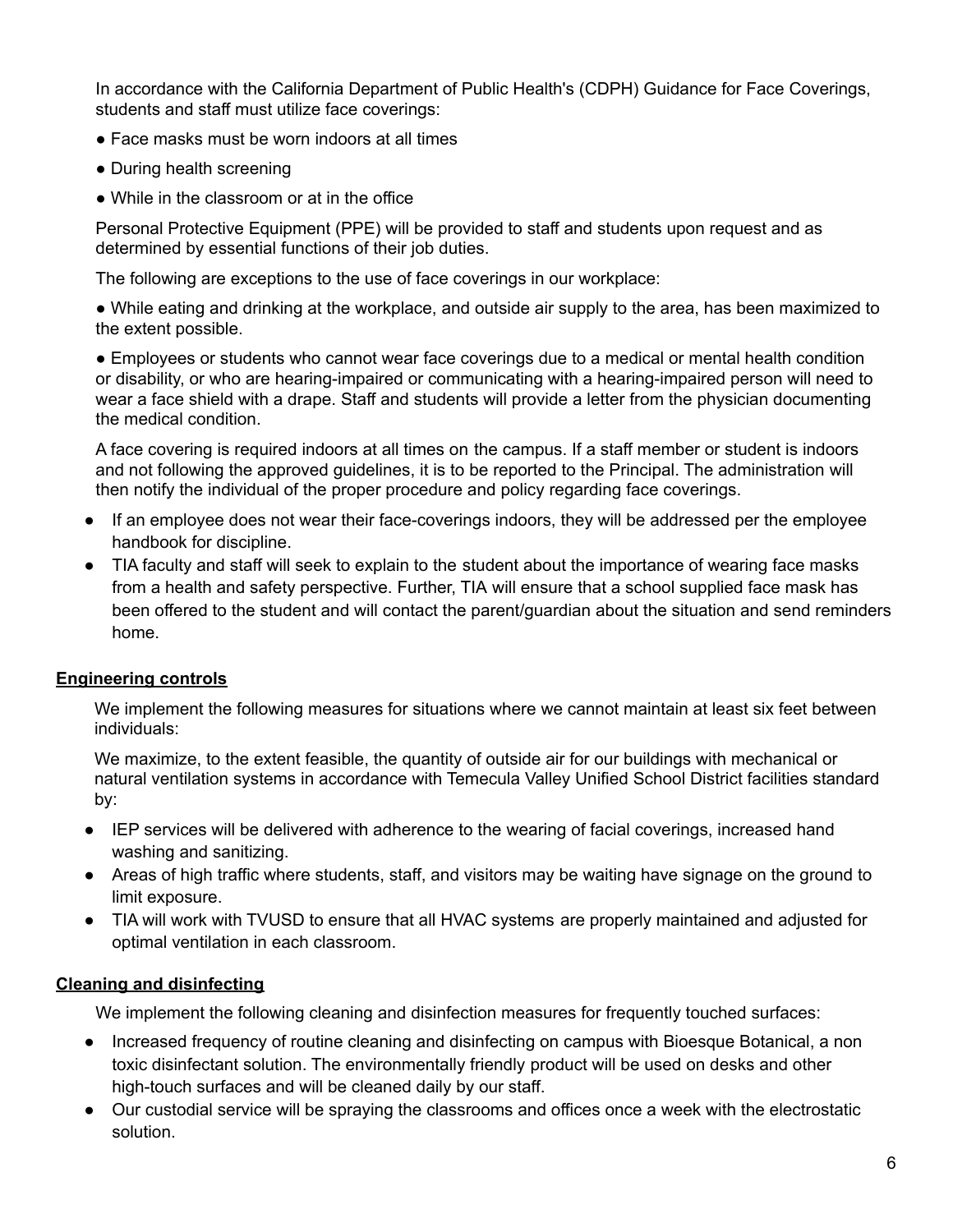- There will be staff training on new classroom/facilities cleaning standards and recommendations from the CDC and public health.
- New sanitizer dispensers have been installed around campus.
- Hand Sanitizer pumps are available in every classroom, office, and work area.
- Hand soap dispensers are available in all classrooms with sinks.
- There will be increased disinfection of frequently touched surfaces on campus.
- Weekly use of an electrostatic sprayer to disinfect all restrooms, high traffic areas on campus, and buildings.
- Use COVID-19 approved cleaners to disinfect campus and work area, per the CDC approved chemical cleaning list.
- Follow the CDC guidelines, implement a cleaning and disinfecting plan.
- Display CDC quidelines for safe behavioral practices regarding, face coverings, and hand washing.
- The Sr. Site Coordinator provides cleaning schedules for employees for bathrooms and other high traffic areas. These schedules are posted in the Sr. Site Coordinator's office.
- Per the CDC, each classroom will be cleaned and disinfected daily or as much as possible between usage. Facilities have developed a schedule for the routine cleaning and disinfecting of high-touch areas, such as door handles, sink handles, countertops, desks, chairs, etc.
- Utilize an independent contracting company to assist with cleaning and sanitation requirements daily.
- All custodian employees/independent contractors are continually trained and updated on the most recent cleaning/sanitation and chemical guidelines, as applicable.
- Equipment used (examples: Electrostatic sprayer, spray non toxic cleanser, vacuum backpack)
- A full cleaning schedule is available by request and in this link: [https://docs.google.com/document/d/16cD-kT6mmO89-eOuP4RdU-kECIcKNK1WfeK8naBOy-c/edit?us](https://docs.google.com/document/d/16cD-kT6mmO89-eOuP4RdU-kECIcKNK1WfeK8naBOy-c/edit?usp=sharing) [p=sharing](https://docs.google.com/document/d/16cD-kT6mmO89-eOuP4RdU-kECIcKNK1WfeK8naBOy-c/edit?usp=sharing)
	- The cleaning schedule may change due to updating federal, state, or local regulations and guidelines.
- Link to approved EPA cleaning supplies: [https://docs.google.com/document/d/1i3Bf0bvg9dJNazlH7ryaiCoM4rg8RA6abEjdJdQVpJg/edit?usp=sh](https://docs.google.com/document/d/1i3Bf0bvg9dJNazlH7ryaiCoM4rg8RA6abEjdJdQVpJg/edit?usp=sharing) [aring](https://docs.google.com/document/d/1i3Bf0bvg9dJNazlH7ryaiCoM4rg8RA6abEjdJdQVpJg/edit?usp=sharing)

### **Shared tools, equipment, and personal protective equipment (PPE)**

PPE must not be shared, e.g., gloves, goggles, and face shields.

Items that employees come in regular physical contact with, such as phones, headsets, desks, keyboards, writing materials, instruments, and tools must also not be shared, to the extent feasible. Where there must be sharing, the items will be disinfected between uses by**:**

- Weekly use of Electrostatic sprayer to disinfect all restrooms, high traffic areas on campus, and buildings.
- Use approved COVID-19 cleaners to wipe high touch objects and/or items (computer screens, keyboards, phone, desk area items, and classroom items.
- Each employee has their own assigned work area and/or classroom.
- The staff has been trained and given cleaning supplies, as needed for high touch areas.

### **Personal protective equipment (PPE) used to control employees' exposure to COVID-19**

We evaluate the need for PPE (such as gloves, goggles, and face shields) as required by CCR Title 8, section 3380, and provide such PPE as needed.

● When it comes to respiratory protection, we evaluate the need in accordance with CCR Title 8 section 5144 when the physical distancing requirements are not feasible or maintained. (Refer to reference section 3205(c)(E) for details on required respirator and eye protection use.)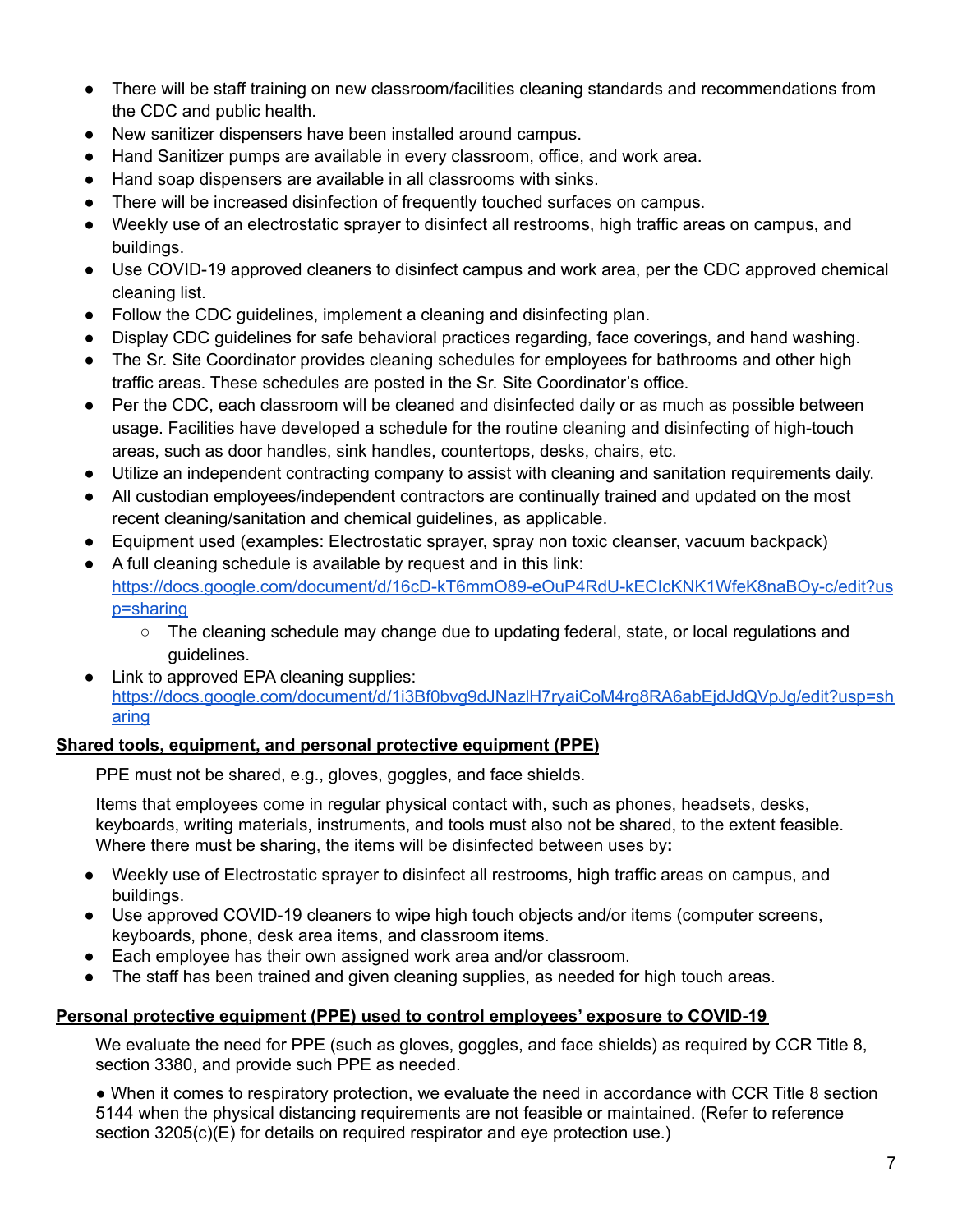● We will provide and ensure the use of eye protection and respiratory protection in accordance with section 5144 when employees are exposed to procedures that may aerosolize potentially infectious material such as saliva or respiratory tract fluids.

- PPE is provided to our staff when they are conducting evaluations and testing employees or students.
- Employees, parents, students, and visitors are provided a face-covering upon request in our office.

#### **Hand sanitizing**

In order to implement effective hand sanitizing procedures, we:

- Providing employees with an effective hand sanitizer, and prohibiting hand sanitizers that contain methanol (i.e. methyl alcohol).
- Staff and students must wash hands thoroughly upon arriving and before leaving the campus.
- New sanitizer dispensers have been installed around campus.
- Hand Sanitizer pumps are available in every classroom.
- Hand soap dispensers in all classrooms with sinks.
- Increased disinfection of frequently touched surfaces on campus.
- Handwashing signage is displayed in all TIA bathrooms, lunch/break rooms, and other areas applicable on the campus. These signs are reminders for staff and students to wash their hands for at least 20 seconds, as follows proper hygiene standards, each time and wash their hands frequently.
- Additional cleaning, sanitation, and disinfecting throughout the campus daily.
- The Sr. Site Coordinator will continue to evaluate the need for hand sanitizing stations and wall units in high traffic areas.

### **Reported COVID-19 case in the Workplace**

Under the CalOSHA FAQ, a "Fixed Work Location" is defined as a workstation where an employee is assigned to work with minimal movement from that location for extended periods of time. Should Temecula International Academy have a COVID-19 case on our campus, the work location will be identified, and we will implement the following procedures:

● Per AB 685, employees and independent contractors working in the assigned Fixed Work area/location are notified in writing by email.

● An email notification is also sent out to all employees or independent contractors on the campus if there is potential exposure or a positive case is known. This notification is sent out by electronic mail through the TIA email account.

• The site coordinator is then notified so our hired custodial services can complete deep cleaning, disinfecting, and sanitizing of the work area/building.

● Documentation will be completed by the Sr. Site Coordinator and/or designee.

● Utilize an independent contracting company to assist with cleaning and sanitation requirements daily. (All custodian employees/independent contractors are continually trained and updated on the most recent cleaning/sanitation and chemical guidelines, as applicable. Equipment used, some examples are electrostatic sprayer, vacuum backpack.)

• The Sr. Site Coordinator will contact the employee and refer them to RivcoPH contact tracing website so they can trace all close contacts for the 48-hour lookback period prior to the employees' positive COVID-19 test result.

• The Sr. Site Coordinator will advise employees of isolation protocols, testing procedures, and guidelines regarding Covid-19 exposure. She also will review federal, state, and local policies regarding COVID-19 and the steps for them to return to work, when they are symptom-free and complete their quarantine or isolation period.

● The Sr. Site Coordinator will contact all identified close contacts from the school environment that were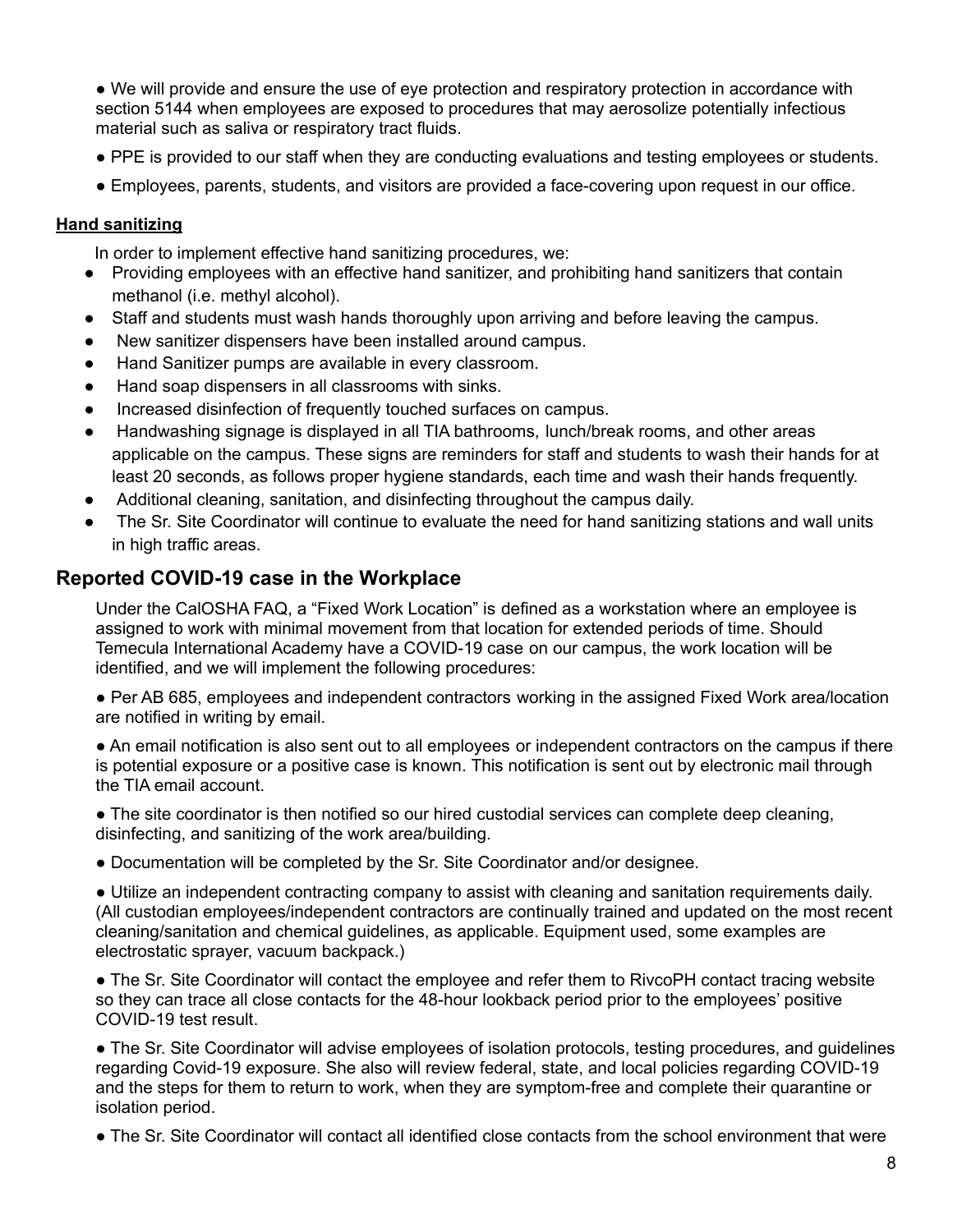given to her by the exposed employee and instruct them on quarantine guidelines and COVID-19 testing procedures.

- The Sr. Site Coordinator will report the positive case, and all identified close contacts, to the Riverside Public Health Department.
- All investigations, contact tracing, and medical information are documented and kept confidential.

● The Sr. Site Coordinator follows all documentation and notification protocol under federal, state, and local laws regarding a potential COVID-19 exposure in the workplace.

### **Investigating and Responding to COVID-19 Cases**

This will be accomplished by using the Appendix C: Investigating COVID-19 Cases form.

Employees who had potential COVID-19 exposure in our workplace will be:

● LivingFit Nation will be providing COVID testing kits for both our employees and students (Can we still continue with this company? Lizza)

### **System for Communicating**

Our goal is to ensure that we have effective two-way communication with our employees, in a form they can readily understand, and that it includes the following information:

- Employees shall report COVID-19 exposure to the principal and Sr. Site Coordinator immediately upon learning of potential exposure. The employee may report this hazard by telephone or email.
- Employees and parents are notified by email for every positive test result in their specific work location/building that occurs because of employee or student exposure on campus.
- Those employees can report symptoms and hazards without fear of reprisal.
- Staff will be referred to a COVID-19 testing kit on the school site.
- Public transportation and/or mileage may be reimbursed if applicable.
- Investigations and contact tracing will continue while employees are submitting their COVID-19 testing results. All results are kept confidential and documented.
- Information to employees also includes the disinfection and sanitizing of the closed work area or building.

In the event of a workplace exposure or outbreak, we will communicate the plan for providing testing and inform affected employees of the reason for the testing and the possible consequences of a positive test.

Please see the table below for information regarding return to work/school when close contact has occurred with a COVID positive individual. For reference, a definition has been provided from the CDC on what close contact entails.

### Return to Work/School Criteria

If an individual has close contact with someone who tested positive for COVID:

| If Vaccinated with<br>no symptoms:                      | If Vaccinated with<br>symptoms:                                | If unvaccinated<br>with positive<br><b>COVID test</b>                       | If unvaccinated<br>and no symptoms<br>are showing:     | If unvaccinated<br>with positive<br>COVID test but no<br>symptoms |
|---------------------------------------------------------|----------------------------------------------------------------|-----------------------------------------------------------------------------|--------------------------------------------------------|-------------------------------------------------------------------|
| The employee or<br>student may return<br>to work/school | -Negative COVID<br>test<br>-10 days have<br>passed since close | -Negative COVID<br>test not required<br>-10 days have<br>passed since close | -10 day exclusion<br>-Negative test is not<br>required | -10 day exclusion<br>-Negative test is not<br>required            |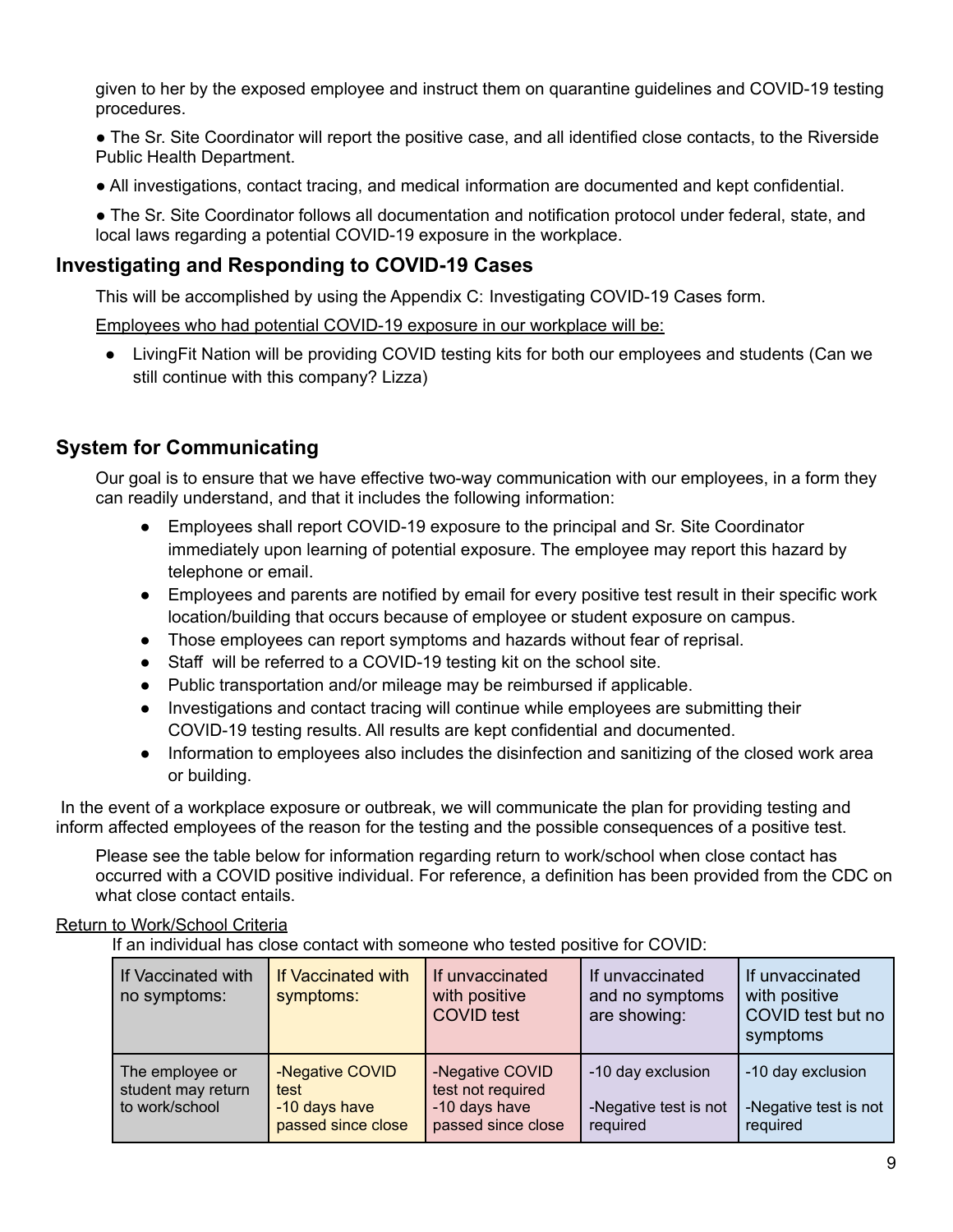Close Contact through Proximity and Duration of [Exposure](https://www.cdc.gov/coronavirus/2019-ncov/science/science-briefs/sars-cov-2-transmission.html): Someone who was within 6 feet of an [infected](https://www.cdc.gov/coronavirus/2019-ncov/prevent-getting-sick/prevention.html#stay6ft) [person](https://www.cdc.gov/coronavirus/2019-ncov/prevent-getting-sick/prevention.html#stay6ft) (laboratory-confirmed or a clinically [compatible](https://www.cdc.gov/coronavirus/2019-ncov/hcp/clinical-guidance-management-patients.html) illness) for a cumulative total of 15 minutes or more over a 24-hour period (for example*, three individual 5-minute exposures for a total of 15 minutes).* An infected person can spread SARS-CoV-2 starting from 2 days before they have any symptoms (or, for asymptomatic patients, 2 days before the positive specimen collection date), until they meet criteria for [discontinuing](https://www.cdc.gov/coronavirus/2019-ncov/hcp/duration-isolation.html) home [isolation](https://www.cdc.gov/coronavirus/2019-ncov/hcp/duration-isolation.html).

● Exception: In the K–12 indoor classroom setting, the close contact definition excludes students who were within 3 to 6 feet of an infected student (laboratory-confirmed or a clinically [compatible](https://www.cdc.gov/coronavirus/2019-ncov/hcp/clinical-guidance-management-patients.html) illness) if both the infected student and the exposed student(s) correctly and [consistently](https://www.cdc.gov/coronavirus/2019-ncov/your-health/effective-masks.html) wore well-fitting [masks](https://www.cdc.gov/coronavirus/2019-ncov/community/schools-childcare/cloth-face-cover.html) the entire time.

# **Exclusion of COVID-19 Cases**

We will limit transmission by:

- Ensuring that COVID-19 cases are excluded from the workplace until our return to work requirements are met.
- Excluding employees with COVID-19 exposure from the workplace per the requirements listed on the table above.

### **SB 95 Supplemental Paid Sick Leave**

● Temecula International Academy will provide 80 hours of additional supplemental paid sick leave to full time employees affected by COVID-19 retroactively to January 1, 2021 and remains in effect until September 30, 2021.

The employee can take the leave for the following reasons:

- The employee is subject to a quarantine or isolation period, defined by the state Department of Public Health, the CDC, or local health officer. (This does not include a general stay-at-home order.)
- The employee has been advised by a health care provider to self-quarantine.
- The employee is attending an appointment to receive a COVID-19 vaccine.
- The employee is experiencing COVID-19 vaccine symptoms that prevent him or her from working or teleworking.
- The employee is experiencing COVID-19 symptoms and seeking a diagnosis.
- The employee is caring for a family member (as defined by the regular sick leave law) who is subject to a quarantine requirement or self-quarantine as advised by a healthcare provider.
- The employee is caring for a child whose school or place of care is closed due to COVID-19 on the premises.

# **Training and Instruction**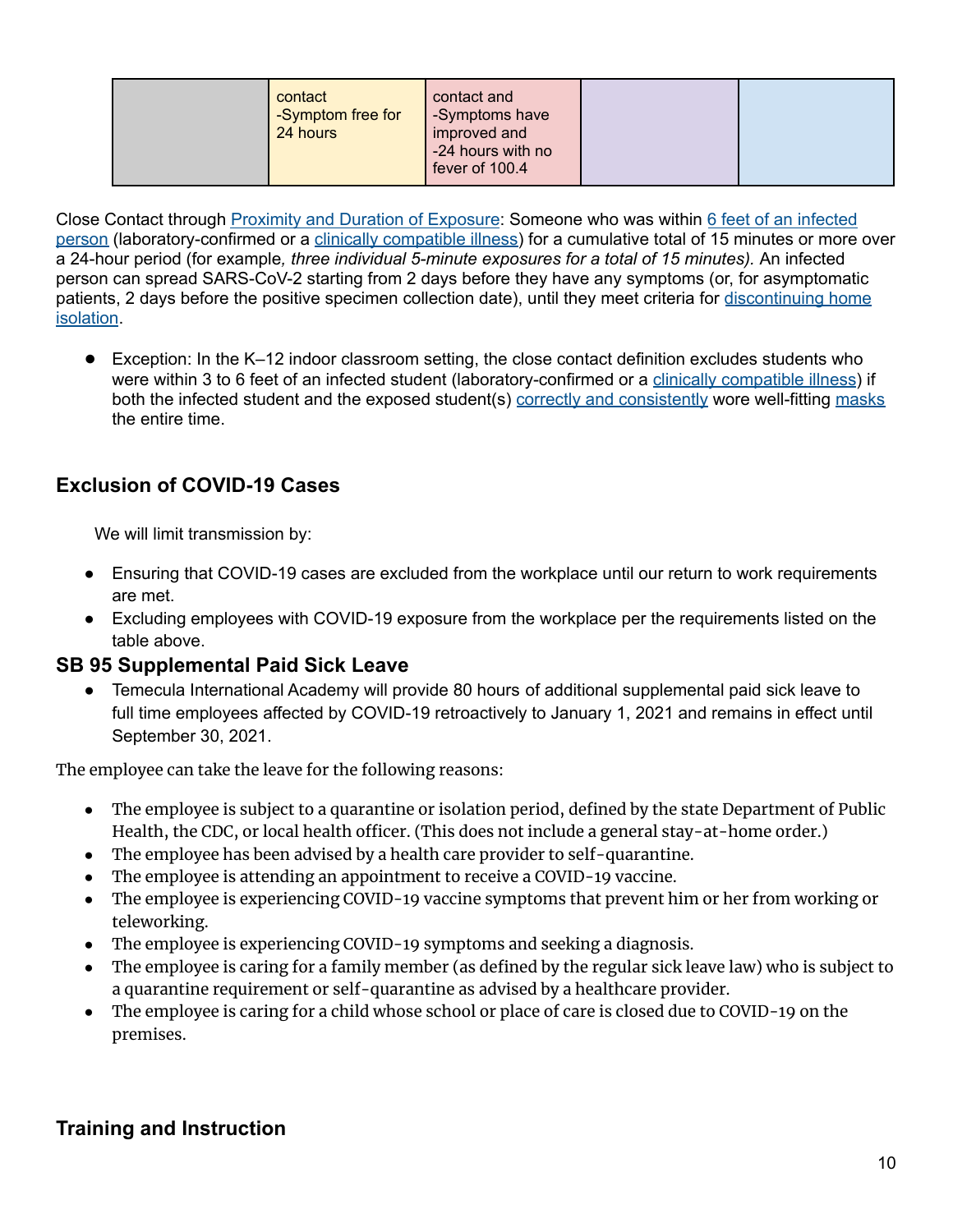We will provide effective training and instruction that includes:

- Our COVID-19 policies and procedures to protect employees from COVID-19 hazards.
- Information regarding COVID-19-related benefits to which the employee may be entitled under applicable federal, state, or local laws.

The fact that:

- COVID-19 is an infectious disease that can be spread through the air.
- COVID-19 may be transmitted when a person touches a contaminated object and then touches their eyes, nose, or mouth.
- An infected person may have no symptoms.
- Methods of physical distancing as practical and the importance of combining physical distancing with the wearing of face coverings.
- The importance of frequent handwashing with soap and water for at least 20 seconds and using hand sanitizer when employees do not have immediate access to a sink or hand washing facility, and that hand sanitizer does not work if the hands are soiled.
- Proper use of face coverings and the fact that face coverings are not respiratory protective equipment - face coverings are intended to primarily protect other individuals from the wearer of the face covering.
- COVID-19 symptoms, and the importance of obtaining a COVID-19 test and not coming to work if the employee has COVID-19 symptoms.

### **Reporting, Recordkeeping, and Access**

It is our policy to:

- Report information about COVID-19 cases at our workplace to the local health department whenever required by law, and provide any related information requested by the local health department.
- Report immediately to Cal/OSHA any COVID-19-related serious illnesses or death, as defined under CCR Title 8 section 330(h), of an employee occurring in our place of employment or in connection with any employment.
- Maintain records of the steps taken to implement our written COVID-19 Prevention Program in accordance with CCR Title 8 section 3203(b).
- Make our written COVID-19 Prevention Program available at the workplace to employees, authorized employee representatives, and representatives of Cal/OSHA immediately upon request.
- Use Appendix C: Investigating COVID-19 Cases form to keep a record of and track all COVID-19 cases. The information will be made available to employees, authorized employee representatives, or as otherwise required by law, with personal identifying information removed.
- Keep all records confidential.

### **Multiple COVID-19 Infections and COVID-19 Outbreaks**

This section of CPP will stay in effect until there are no new COVID-19 cases detected in our workplace for a 14-day period.

**COVID-19 Testing**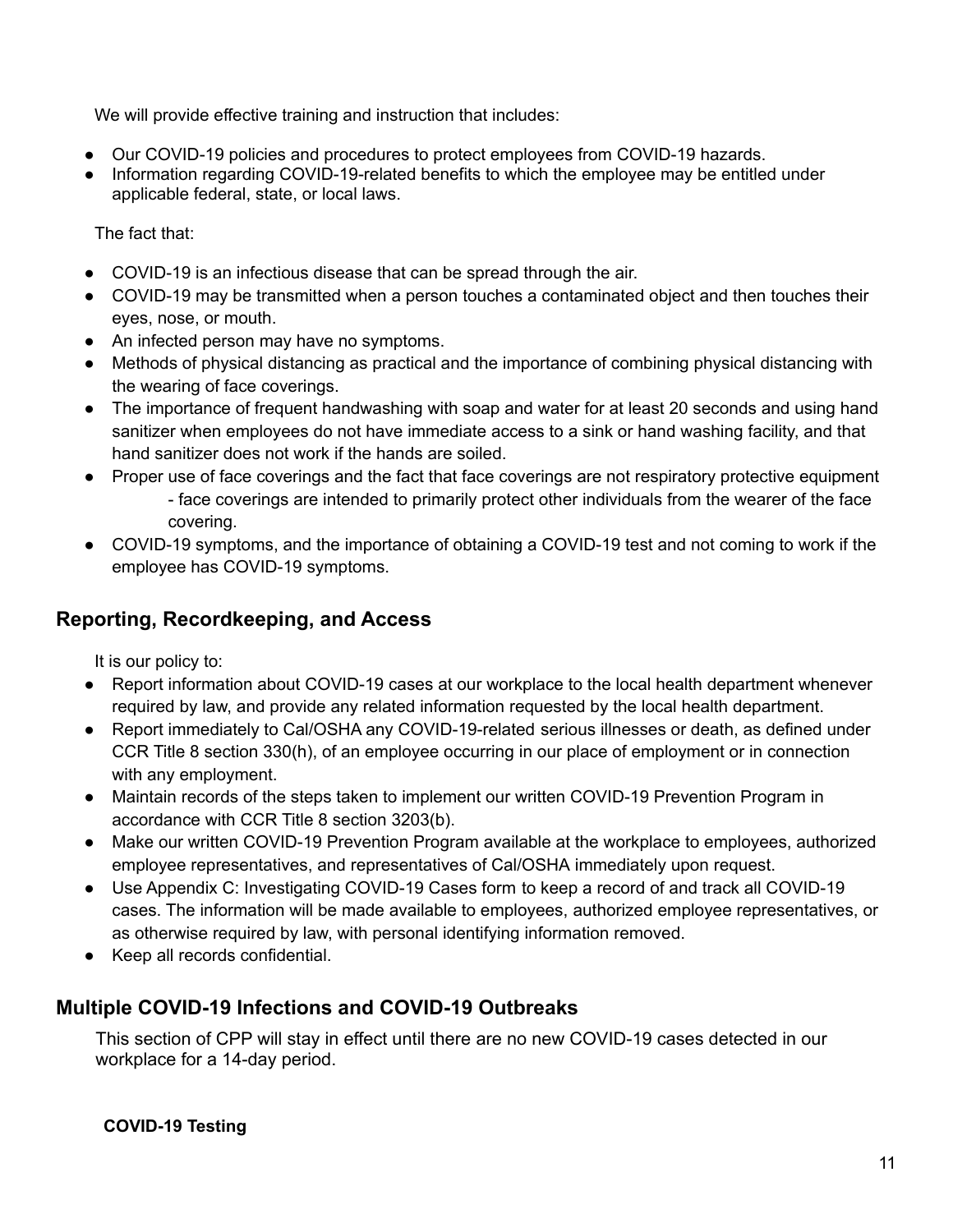- We will provide access to COVID testing on site through the use of a self collection saliva PCR Test through the LivingFit Nation company, the corporate wellness firm. Staff will self test and receive results of being positive or negative within a 36 hour period. Students will have access to this testing as well on campus.
- Tests will be available as needed on each school site.
- We encourage testing due to a workplace exposure or outbreak, we will communicate the plan for providing testing and inform affected employees of the reason for the testing and the possible consequences of a positive test.
	- $\circ$  Employees are notified by school email when a person tests positive that is on campus per the AB685 guidelines.
- The purpose is to give employees the tools to get tested when they have COVID-19 related symptoms or have been exposed to someone who has tested positive to COVID-19 to reduce the likelihood of bringing the virus to work.
- The Senior Site Coordinator monitors email correspondence daily to exclude employees from coming to work and scheduling testing, as applicable.
- Negative COVID-19 test results of employees with COVID-19 exposure will not impact the duration of any isolation period required by or orders issued by the local health department.
- Employees and students will be able to return to school after a 10 day isolation period and 10 days from their last positive test, symptom improvement, and fever free for 24 hours without the use of fever reducing medicine (dependent upon vaccination status).
- Any employees and students that were in close contact with the positive COVID-19 case will be recommended to take a test 5-7 days after the exposure.

### **Exclusion of COVID-19 cases**

We will ensure COVID-19 cases and employees who had COVID-19 exposure are excluded from the workplace in accordance with our CPP **Exclusion of COVID-19 Cases** and **Return to Work Criteria** requirements, and local health officer orders if applicable.

### **Investigation of workplace COVID-19 illness**

We will immediately investigate and determine possible workplace-related factors that contributed to the COVID-19 outbreak in accordance with our CPP **Investigating and Responding to COVID-19 Cases**.

### **COVID-19 investigation, review, and hazard correction**

In addition to our CPP **Identification and Evaluation of COVID-19 Hazards** and **Correction of COVID-19 Hazards**, we will immediately perform a review of potentially relevant COVID-19 policies, procedures, and controls and implement changes as needed to prevent further spread of COVID-19.

The investigation and review will be documented and include:

- Investigation of new or unabated COVID-19 hazards including:
	- Our leave policies and practices and whether employees are discouraged from remaining home when sick.
	- Our COVID-19 testing policies.
	- Lack of physical distancing.
- Updating the review:
	- Every thirty days that the outbreak continues.
	- In response to new information or to new or previously unrecognized COVID-19 hazards.
	- When otherwise necessary.
- Implementing changes to reduce the transmission of COVID-19 based on the investigation and review. We will consider: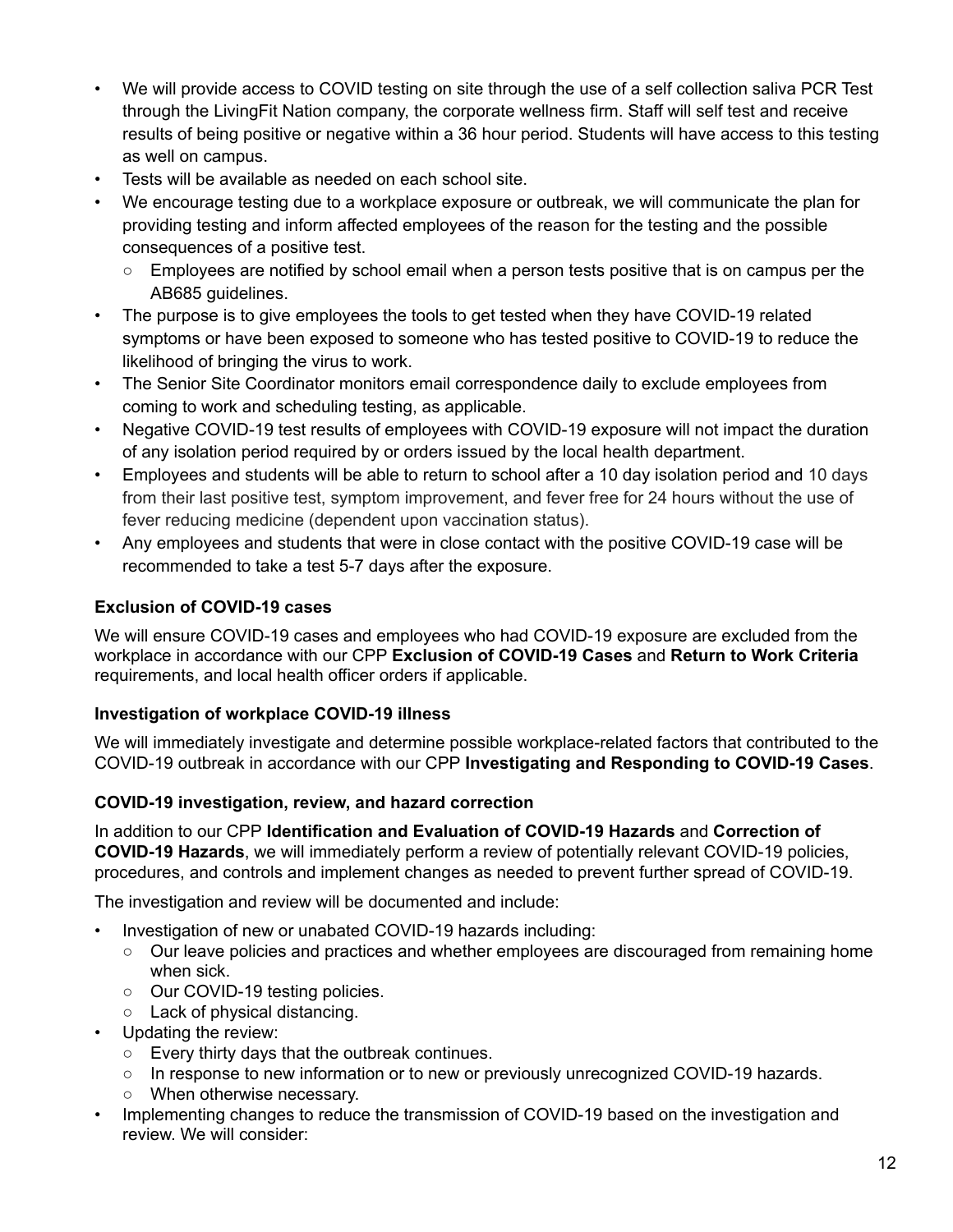- Moving indoor tasks outdoors or having them performed remotely.
- Increasing fresh air supply when work is done indoors.
- Increasing physical distancing as much as possible.
- Respiratory protection.

#### **Notifications to the local health department**

- Immediately, but no longer than 48 hours after learning of three or more COVID-19 cases in our workplace, we will contact the local health department for guidance on preventing the further spread of COVID-19 within the workplace.
- We will provide to the local health department the total number of COVID-19 cases and for each COVID-19 case, the name, contact information, occupation, workplace location, business address, the hospitalization and/or fatality status, and North American Industry Classification System code of the workplace of the COVID-19 case, and any other information requested by the local health department. We will continue to give notice to the local health department of any subsequent COVID-19 cases at our workplace.

This section of CPP will stay in effect until there are no new COVID-19 cases detected in our workplace for a 14-day period.

### **COVID-19 hazard correction**

In addition to the requirements of our CPP **Correction of COVID-19 Hazards**, we will take the following actions:

- Due to the fact that we share facility space with Temecula Valley Unified School District, the HVAC system is not part of our responsibility to upgrade. We have been in contact with the district to inquire about updating the systems, however they are still in their research phase and will continue to keep us apprised of any final decisions in regards to HVAC system upgrades.
- We will determine the need for a respiratory protection program or changes to an existing respiratory protection program under CCR Title 8 section 5144 to address COVID-19 hazards.
- We will evaluate whether to halt some or all operations at our workplace until COVID-19 hazards have been corrected
- Implement any other control measures deemed necessary by Cal/OSHA.

### **Notifications to the local health department**

We will comply with the requirements of our **Multiple COVID-19 Infections** and **COVID-19 Outbreaks-Notifications to the Local Health Department.**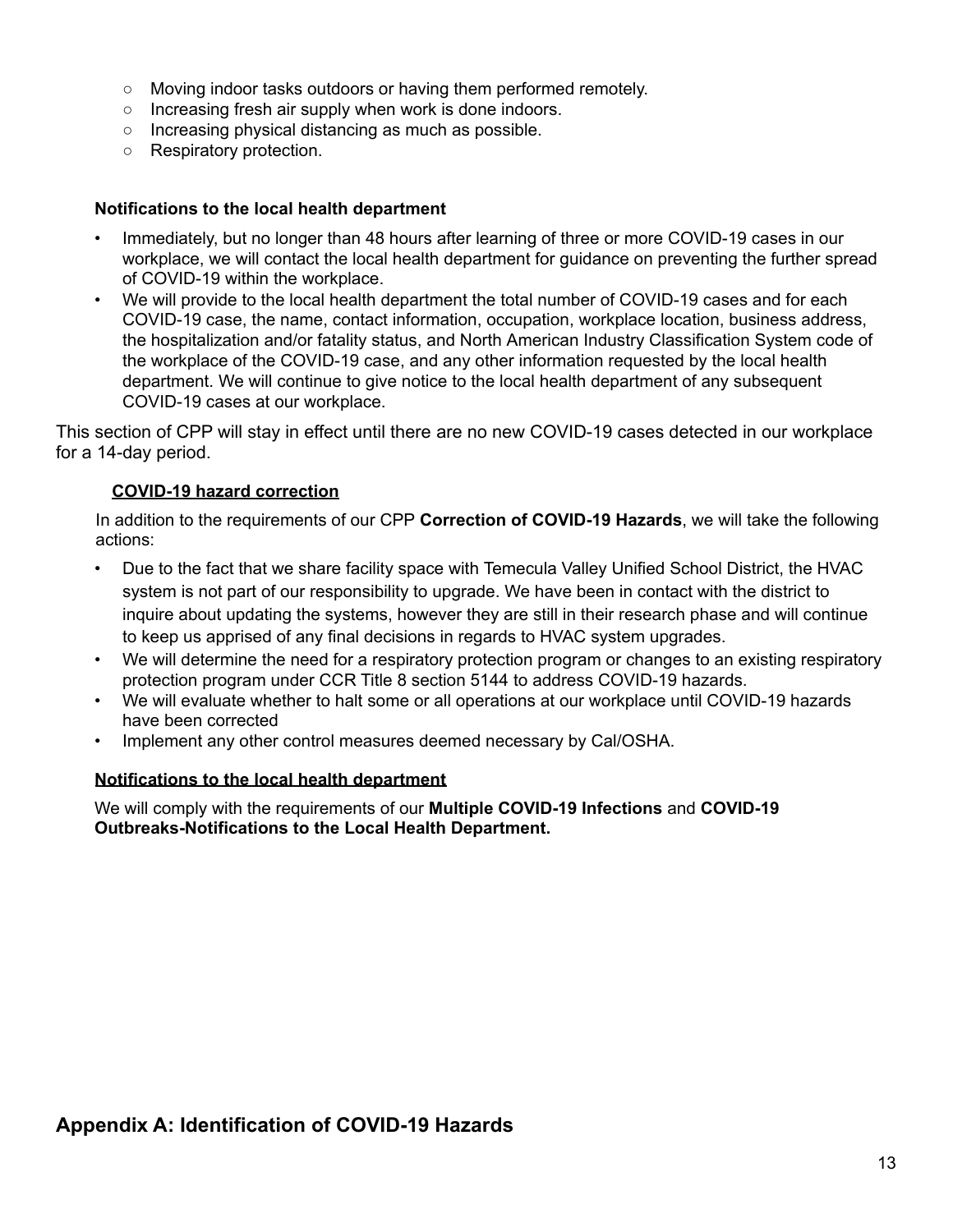All persons, regardless of symptoms or negative COVID-19 test results, will be considered potentially infectious. Particular attention will be paid to areas where people may congregate or come in contact with one another, regardless of whether employees are performing an assigned work task or not. For example: meetings, entrances, bathrooms, hallways, aisles, walkways, elevators, break or eating areas, cool-down areas, and waiting areas.

Evaluation of potential workplace exposure will be to all persons at the workplace or who may enter the workplace, including coworkers, employees of other entities, members of the public, customers or clients, and independent contractors. We will consider how employees and other persons enter, leave, and travel through the workplace, in addition to addressing fixed work locations.

#### **The person conducting the evaluation: Camile Lara <b>Date: 8/24/21**

#### **Name(s) of employee and authorized employee representative that participated**:

| Interaction, area, activity,<br>work task, process,<br>equipment and material that<br>potentially exposes<br>employees to COVID-19<br>hazards | <b>Places and times</b>                                                                                                           | <b>Potential for COVID-19</b><br>exposures and employees<br>affected, including members of<br>the public and employees of<br>other employers | <b>Existing and/or</b><br>additional COVID-19<br>prevention controls,<br>including barriers,<br>partitions and<br>ventilation                                   |
|-----------------------------------------------------------------------------------------------------------------------------------------------|-----------------------------------------------------------------------------------------------------------------------------------|----------------------------------------------------------------------------------------------------------------------------------------------|-----------------------------------------------------------------------------------------------------------------------------------------------------------------|
| Admin Staff Lounge/Admin Area<br>and Mailboxes: Admin Building                                                                                | Administration Building. All staff members<br><b>Staff Lunches and</b><br>Breaks, When Checking<br>Mail Boxes or making<br>copies |                                                                                                                                              | Work stations will be sanitized<br>in between uses. Masks will be<br>worn indoors unless eating<br>food. Hand sanitizer will be<br>available around the office. |
| All Bathroom Areas and<br>Bathrooms:                                                                                                          | All Buildings - Daily                                                                                                             | All staff members, and students                                                                                                              | Students are limited to four<br>people in the restroom at a time<br>at ES, and three at MS.<br>Bathrooms are cleaned on a<br>daily basis.                       |
| Student Lunch Area                                                                                                                            | Any Time in Area                                                                                                                  | All students and staff                                                                                                                       | Only four students per table at<br>ES, and three per table at MS.<br>Lunch areas are cleaned in<br>between each grouping.                                       |
| <b>Water Fountains</b>                                                                                                                        | Closed                                                                                                                            | N/A                                                                                                                                          | N/A                                                                                                                                                             |
| Black Top Area/Grass Field                                                                                                                    | Any Time in Area                                                                                                                  | All students and staff                                                                                                                       | Students will play in the<br>assigned zone with their<br>class.                                                                                                 |
| <b>Elementary Playground</b>                                                                                                                  | Closed                                                                                                                            | N/A                                                                                                                                          | Students are playing with their<br>grade levels. At the end of each<br>school day, the playground<br>equipment is cleaned.                                      |
| Outside Area Front Office                                                                                                                     | Any Time on Campus                                                                                                                | All students, parents, community<br>members, and staff                                                                                       | No seating available. Signs<br>posted to encourage social<br>distancing and minimize<br>congregating.                                                           |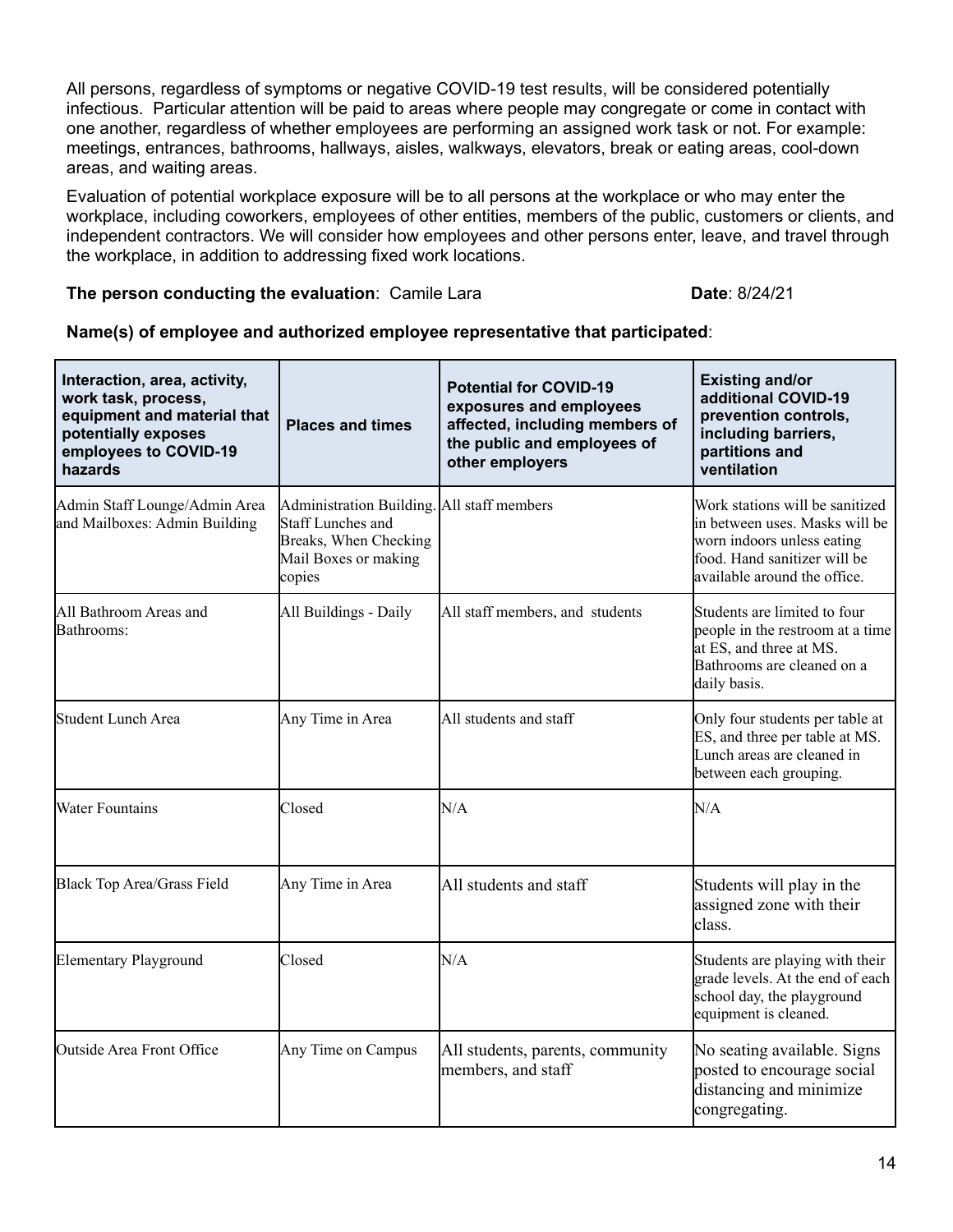| Bus Loop Drop Off/Pick Up | Any Time in Area | All students, parents, community<br>members, and staff | Stagger dismissal times. |
|---------------------------|------------------|--------------------------------------------------------|--------------------------|
|---------------------------|------------------|--------------------------------------------------------|--------------------------|

# **Appendix B: COVID-19 Inspections**

**Date:**

**Name of person conducting the inspection**: Lizza Flynn, Taylor Martin, Camile Lara: Administration Team (Elementary Campus) Rebekah Kirsch, Allison Will, Laura Javier (Middle School Campus)

**Work location evaluated**: Temecula International Academy

| <b>Exposure Controls</b>                                                                           | <b>Status</b>              | <b>Person Assigned</b><br>to Correct         | <b>Date Corrected</b> |  |
|----------------------------------------------------------------------------------------------------|----------------------------|----------------------------------------------|-----------------------|--|
| <b>Engineering</b>                                                                                 |                            |                                              |                       |  |
| Ventilation (amount of fresh air and<br>filtration maximized)                                      | <b>TVUSD</b><br>Monitoring | Administration<br>Team/TVUSD<br>Facilities   |                       |  |
| Additional room air filtration                                                                     | Done                       | Administration<br>Team/TVUSD<br>Facilities   |                       |  |
|                                                                                                    | <b>Administrative</b>      |                                              |                       |  |
| Physical distancing                                                                                | On-Going                   | All Staff                                    |                       |  |
| Surface cleaning and disinfection<br>(frequently enough and adequate<br>supplies)                  | Daily                      | All Staff/Custodial<br>Contractors           |                       |  |
| Hand washing facilities (adequate<br>numbers and supplies)                                         | Complete                   | Site<br>Coordinator/Custodial<br>Contractors |                       |  |
| Disinfecting and hand sanitizing solutions<br>being used according to manufacturer<br>instructions | Complete                   | <b>Site Coordinator</b>                      |                       |  |
| PPE (not shared, available and being worn)                                                         | Complete                   | Site Coordinator                             |                       |  |
| Face coverings (cleaned sufficiently often)                                                        | Complete                   | <b>Site Coordinator</b>                      |                       |  |
| Gloves                                                                                             | Complete                   | Site Coordinator                             |                       |  |
| Face shields/goggles                                                                               | Complete                   | Site Coordinator                             |                       |  |
| Respiratory protection                                                                             | Complete                   | Site Coordinator                             |                       |  |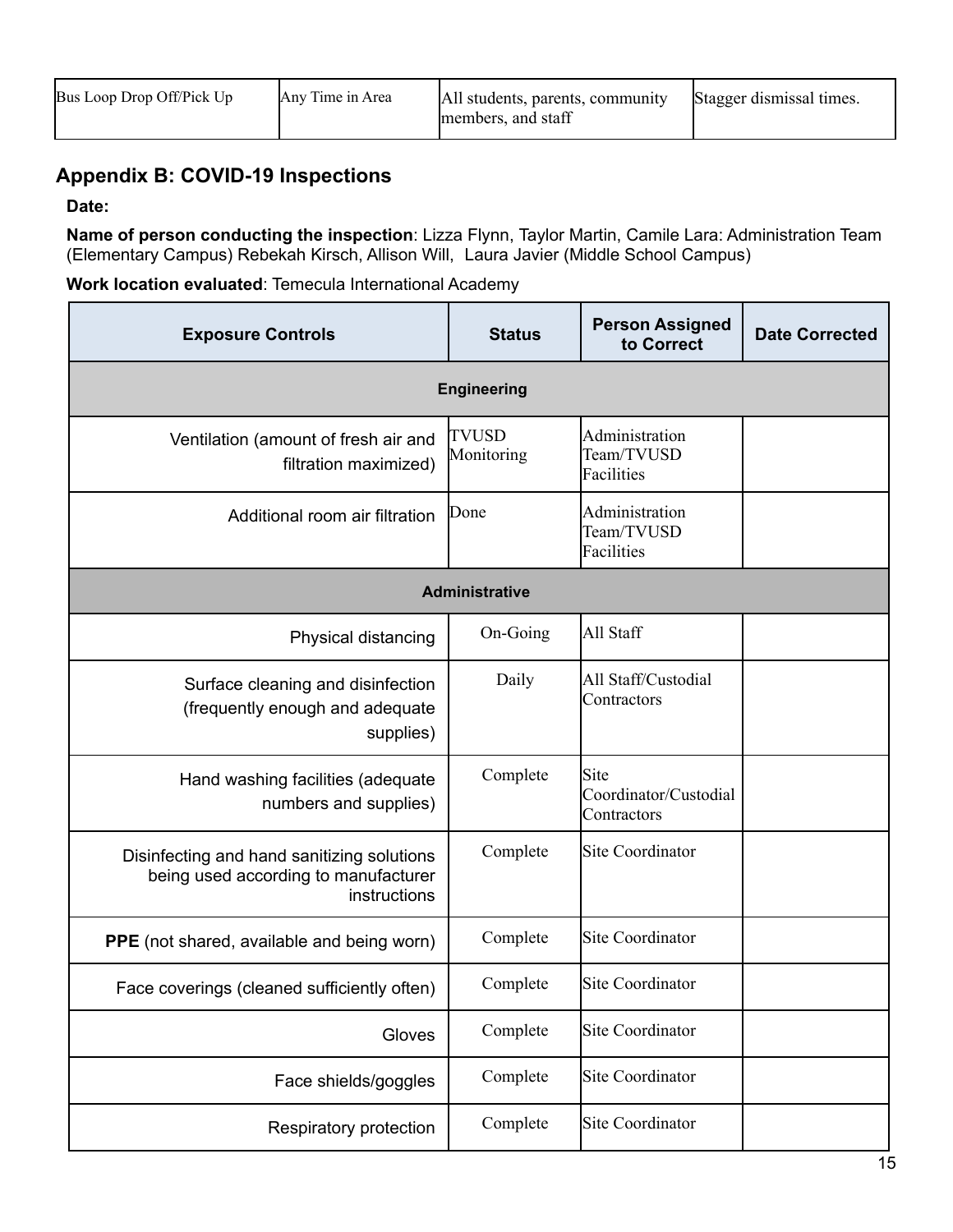| Signage                                                                                            | Complete                   | Site Coordinator                                 |  |  |
|----------------------------------------------------------------------------------------------------|----------------------------|--------------------------------------------------|--|--|
| <b>Elementary School</b>                                                                           |                            |                                                  |  |  |
| Physical distancing                                                                                | On-Going outside All Staff |                                                  |  |  |
| Surface cleaning and disinfection<br>(frequently enough and adequate<br>supplies)                  | Daily                      | All Staff/Custodial<br>Contractors               |  |  |
| Hand washing facilities (adequate numbers and<br>supplies)                                         | Complete                   | Site Coordinator/<br>CustodialContractors        |  |  |
| Disinfecting and hand sanitizing solutions<br>being used according to manufacturer<br>instructions | Complete                   | Site Coordinator                                 |  |  |
| PPE (not shared, available and being worn)                                                         | Complete                   | Site Coordinator                                 |  |  |
| Face coverings (cleaned sufficiently often)                                                        | Complete                   | <b>Site Coordinator</b>                          |  |  |
| Gloves                                                                                             | Complete                   | <b>Site Coordinator</b>                          |  |  |
| Face shields/goggles                                                                               | Complete                   | <b>Site Coordinator</b>                          |  |  |
| Respiratory protection                                                                             | Complete                   | <b>Site Coordinator</b>                          |  |  |
| Signage                                                                                            | Complete                   | <b>Site Coordinator</b>                          |  |  |
|                                                                                                    | <b>Middle School</b>       |                                                  |  |  |
| Physical distancing                                                                                | On-Going                   | All Staff                                        |  |  |
| Surface cleaning and disinfection<br>(frequently enough and adequate supplies)                     | Daily                      | All Staff/Custodial<br>Contractors               |  |  |
| Hand washing facilities<br>(adequate numbers and supplies)                                         | Complete                   | Site Coordinator/<br><b>CustodialContractors</b> |  |  |
| Disinfecting and hand sanitizing solutions<br>being used according to manufacturer<br>instructions | Complete                   | Site Coordinator                                 |  |  |
| PPE (not shared, available and being worn)                                                         | Complete                   | Site Coordinator                                 |  |  |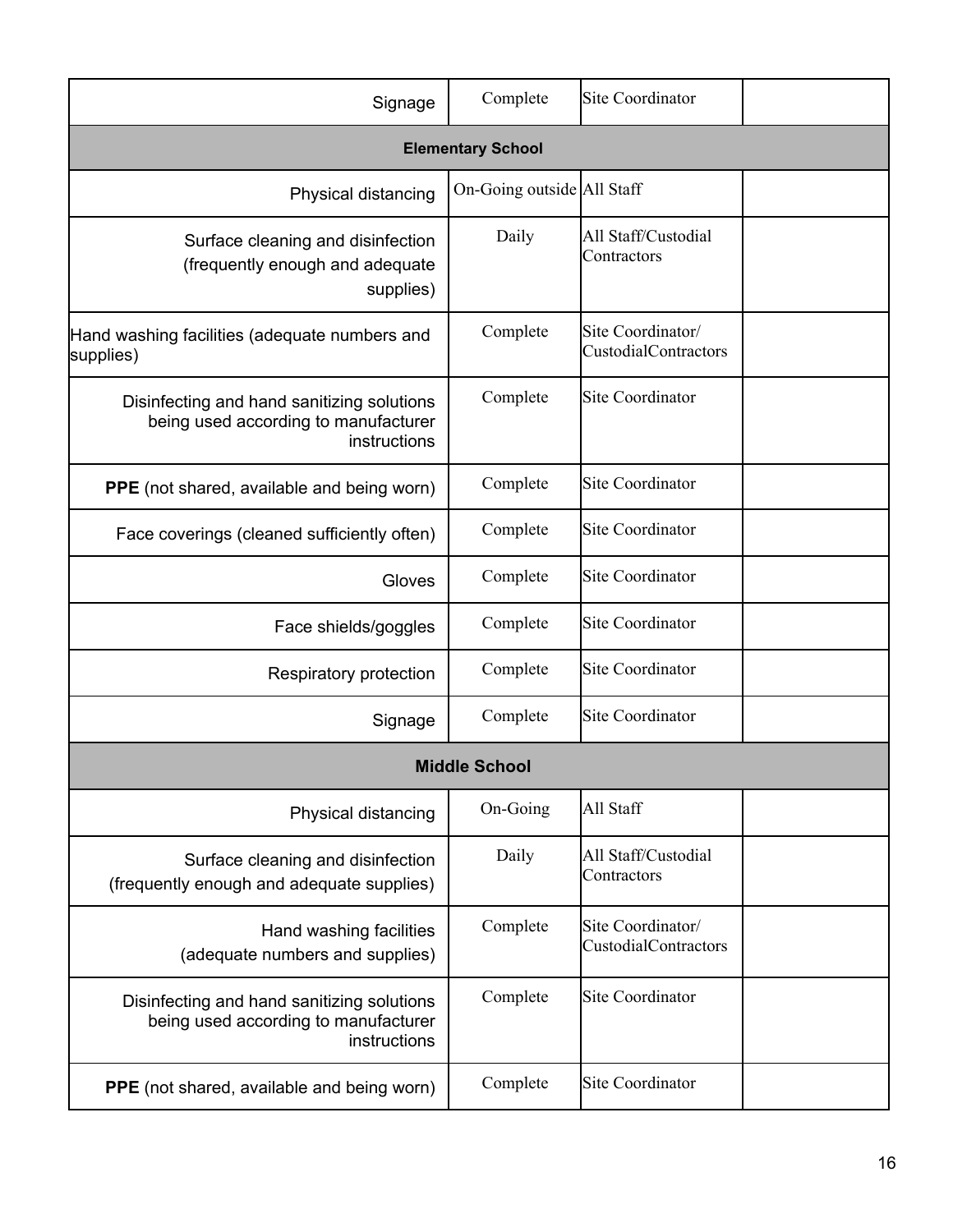| Face coverings (cleaned sufficiently often) | Complete | Site Coordinator |  |
|---------------------------------------------|----------|------------------|--|
| <b>Gloves</b>                               | Complete | Site Coordinator |  |
| Face shields/goggles                        | Complete | Site Coordinator |  |
| Respiratory protection                      | Complete | Site Coordinator |  |
| Signage                                     | Complete | Site Coordinator |  |

# **Appendix C: Investigating COVID-19 Cases**

All personal identifying information of COVID-19 cases or symptoms will be kept confidential. All COVID-19